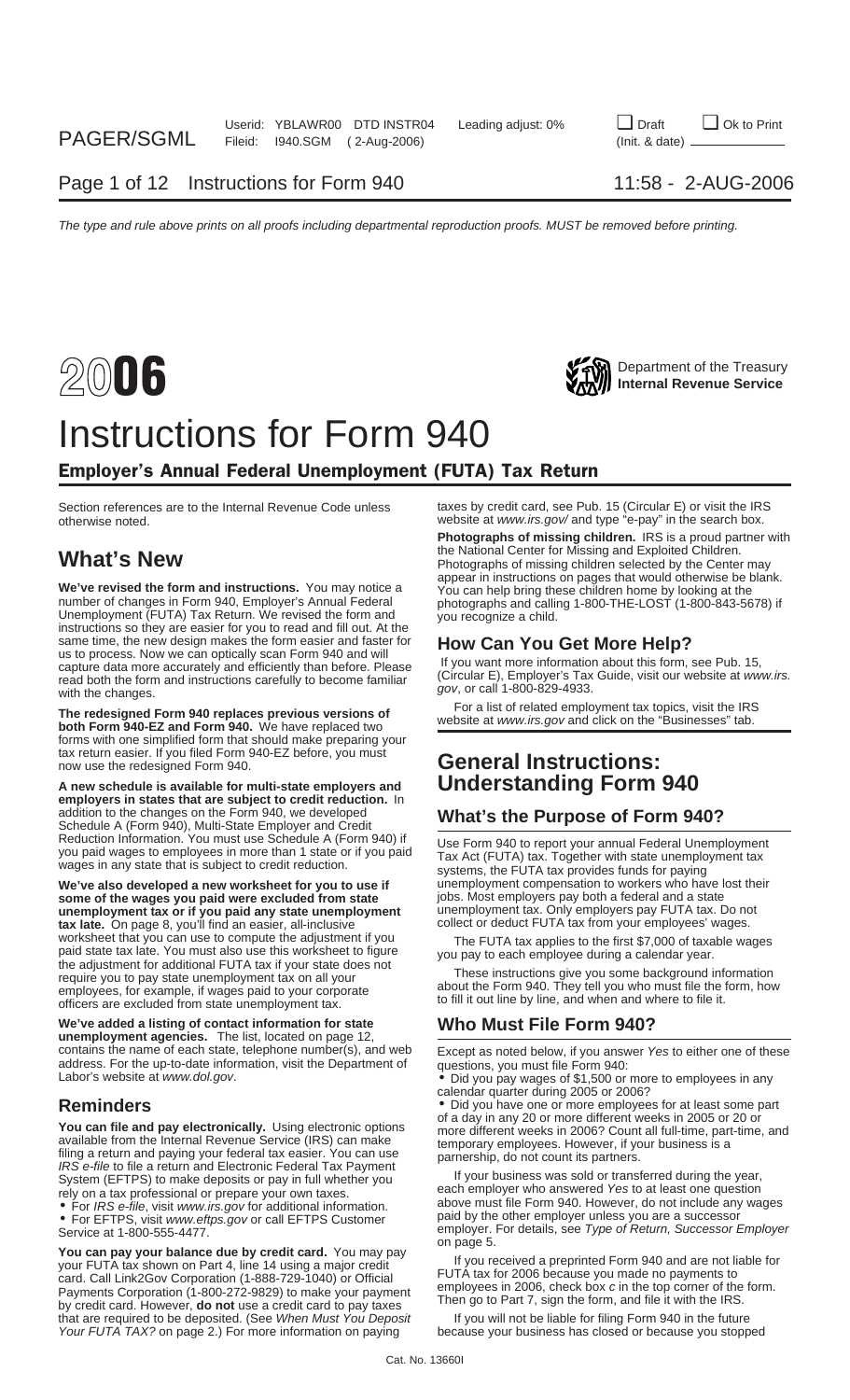See Type of Return, Final on page 5 for more information. Pub. 15 (Circular E), Employer's Tax Guide.

## **For employers of household employees . . . <br>If you are a household employer, you must pay FUTA tax on <b>Where Should You File?**

wages that you paid to your household employees only if you Where you file depends on whether you include a payment with paid cash wages of \$1,000 or more in any calendar quarter in your form.<br>2005 or 2006. **Without a** 

A household employee performs household work in a:

- 
- 
- private home,<br>• local college club, or<br>• local chapter of a college fraternity or sorority.

Generally, employers of household employees should file Schedule H (Form 1040) instead of Form 940.

However, if you have other employees in addition to household employees, you can choose to include the FUTA taxes for your household employees on the Form 940 instead of filing Schedule H (Form 1040). If you choose to include household employees on your Form 940, you must also file Form 941, Employer's QUARTERLY Federal Tax Return, Form 943, Employer's Annual Federal Tax Return for Agricultural Employees, or Form 944, Employer's ANNUAL Federal Tax Return to report social security, Medicare, and withheld federal income taxes for your household employees.

See Pub. 926, Household Employer's Tax Guide, for more information.

### **For agricultural employers ...**

File Form 940 if you answer Yes to either of these questions: • Did you pay cash wages of \$20,000 or more to farmworkers during any calendar quarter in 2005 or 2006?

• Did you employ 10 or more farmworkers during some part of the day (whether or not at the same time) during any 20 or more different weeks in 2005 or 20 or more different weeks in <br>2006?

Count wages you paid to aliens who were admitted to the United States temporarily to perform farmwork (these workers are also known as workers with H-2(A) visas). Wages paid to "H-2(A) visa workers" are not subject to FUTA tax

See Pub. 51, (Circular A), Agricultural Employer's Tax Guide, for more information.

### **For Indian tribal governments ...**

Sevices rendered to a a federally recognized Indian tribal<br>government employer (including any subdivision, subsidiary, or wholly owned business enterprise) after December 20, 2000, of your location are exempt from FUTA tax and no Form 940 for 2006 is required. However, the tribe must have participated in the state<br>unemployment system for the full year and be in compliance with applicable state unemployment law. For more information, see section 3309(d).

## **For employers of state and local government** must deposit at least one quarterly payment for the year.

Employers of state and local government employees are not

The due date for filing Form 940 for 2006 is January 31, 2007. Than \$500. At that point, you must deposit your tax for the<br>However, if you deposited all your FUTA tax when it was due, Tuarter. However, if your tax for the However, if you deposited all your FUTA tax when it was due, you may file Form 940 by February 12, 2007.

If we receive your return after the due date, we will treat your <sup>cumulative amount reaches \$500.</sup><br>urn as if you filed it on time if the envelope containing your **Fourth quarter liabilities.** If your FUTA tax for the fourt return as if you filed it on time if the envelope containing your return is properly addressed, contains sufficient postage, and is quarter (plus any undeposited amounts from earlier quarters, mailed First Class or sent by an IRS-designated delivery including credit reduction liabilities mailed First Class or sent by an IRS-designated delivery including credit reduction liabilities) is more than \$500, deposit reduction service on or before the due date. However, if you do not follow the entire amount by Ja these guidelines, we will consider your return filed when it is can either deposit the amount or pay it with your Form 940 by

paying wages, check box d in the top right corner of the form. actually received. For a list of designated delivery services, see

| If you are in                                                                                                                                                          |                                                                                                                                                                      | Without a<br>payment                       | With a payment                                            |
|------------------------------------------------------------------------------------------------------------------------------------------------------------------------|----------------------------------------------------------------------------------------------------------------------------------------------------------------------|--------------------------------------------|-----------------------------------------------------------|
| Connecticut<br>Delaware<br>District of<br>Columbia<br>Illinois<br>Indiana<br>Kentucky<br>Maine<br>Maryland<br>Massachusetts<br>Michigan<br>New Hampshire               | New Jersey<br>New York<br>North Carolina<br>Ohio<br>Pennsylvania<br>Rhode Island<br>South Carolina<br>Vermont<br>Virginia<br>West Virginia<br>Wisconsin              | <b>IRS</b><br>Cincinnati, OH<br>45999-0046 | IRS<br>P.O. Box 105887<br>Atlanta, GA<br>30348-5887       |
| Alabama<br>Alaska<br>Arizona<br>Arkansas<br>California<br>Colorado<br>Florida<br>Georgia<br>Hawaii<br>Idaho<br>lowa<br>Kansas<br>Louisiana<br>Minnesota<br>Mississippi | Missouri<br>Montana<br>Nebraska<br>Nevada<br>New Mexico<br>North Dakota<br>Oklahoma<br>Oregon<br>South Dakota<br>Tennessee<br>Texas<br>Utah<br>Washington<br>Wyoming | <b>IRS</b><br>Ogden, UT<br>84201-0046      | <b>IRS</b><br>P.O. Box 660095<br>Dallas, TX<br>75266-0095 |
| Puerto Rico<br>U.S.Virgin Islands                                                                                                                                      |                                                                                                                                                                      | <b>IRS</b><br>Ogden, UT<br>84201-0302      | <b>IRS</b><br>P.O. Box 660940<br>Dallas, TX<br>75266-0940 |
| If the location of your legal<br>residence, principal place of<br>business, office, or agency is not<br>listed                                                         |                                                                                                                                                                      | <b>IRS</b><br>Ogden, UT<br>84201-0202      | IRS<br>Ogden, UT<br>84201-0202                            |
| <b>EXCEPTION for exempt</b><br>organizations, Federal, State and<br>Local Governments, and Indian<br>Tribal Governments, regardless                                    |                                                                                                                                                                      | <b>IRS</b><br>Ogden, UT<br>84201-0046      | IRS<br>P.O. Box 660095<br>Dallas, TX<br>75266-0095        |



## **For nonprofit organizations . . . When Must You Deposit Your FUTA Tax?**

Religious, educational, and charitable organizations described<br>
in section 501(c)(3) and exempt from tax under section 501(a)<br>
are not subject to FUTA tax and do not have to file Form 940.<br>
your FUTA tax is more than \$500 **employees** . . .<br> **Employees . . .** Deposit your FUTA tax by the last day of the month after the end of the quarter.

subject to FUTA tax and do not have to file Form 940. You must determine when to deposit your tax based on the amount of your quarterly tax liability. If your FUTA tax is \$500 or **When Must You File Form 940?** Less in a quarter, carry it over to the next quarter. Continue carrying your tax liability over until your cumulative tax is more \$500, you are not required to deposit your tax again until the

the entire amount by January 31, 2007. If it is \$500 or less, you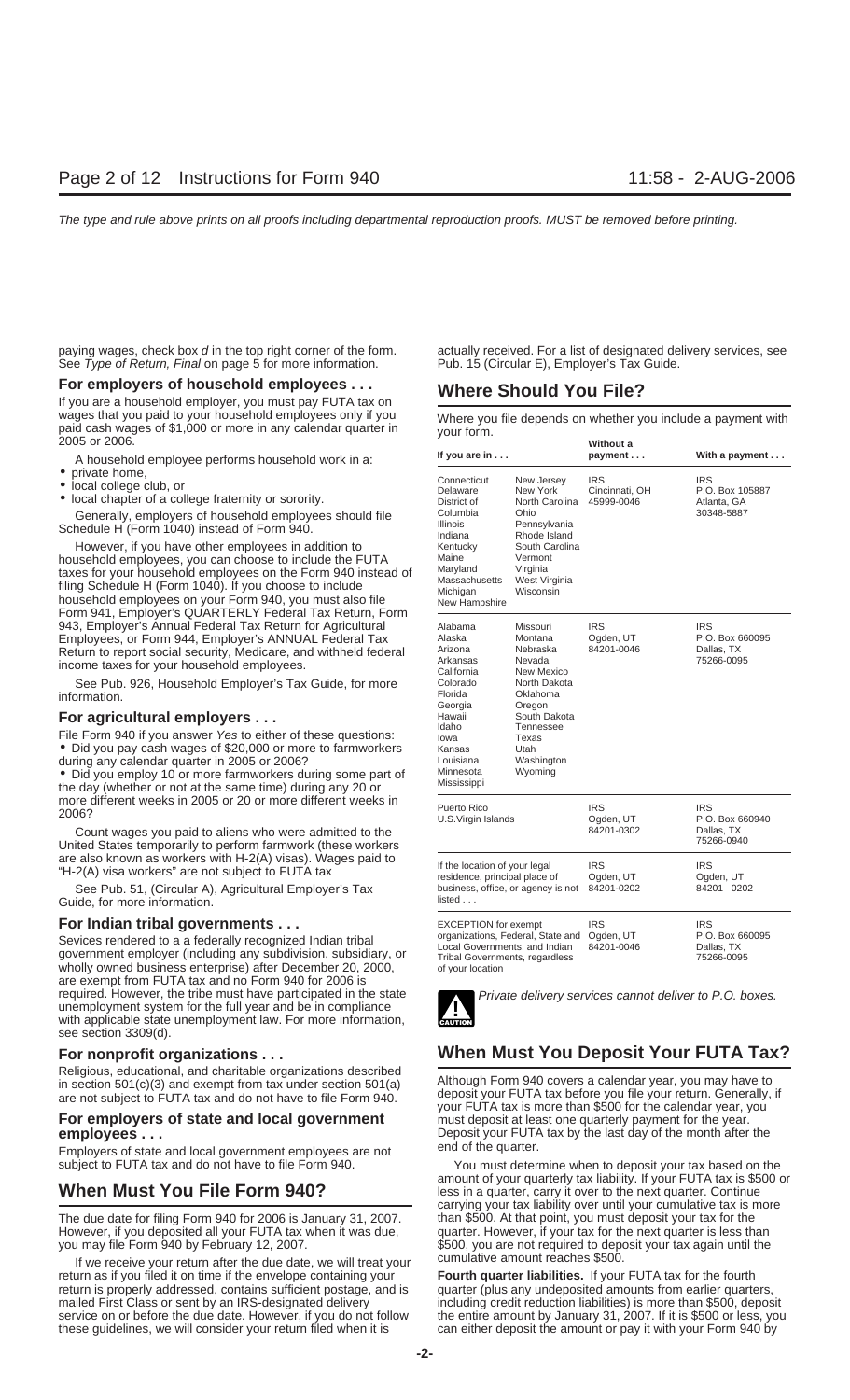### January 31, 2007. You must include liabilities owed for credit reduction with your fourth quarter deposit.

| When to deposit your FUTA tax         |                       |         |                                                                               |
|---------------------------------------|-----------------------|---------|-------------------------------------------------------------------------------|
| If your undeposited FUTA tax          |                       | \$4.000 | Total FUTA wages subject to state unemployment tax                            |
| $\vert$ is more than \$500 on $\dots$ | Deposit your tax by   |         | x .008 Tax rate (based on maximum credit of 5.4%)                             |
| March 31                              | April 30              | 32      | Your quarterly liability for Employee C                                       |
| June 30<br>September 30               | July 31<br>October 31 |         | \$558 Your quarterly liability for Employees A and B                          |
| December 31                           | January 31            |         | +32 Your quarterly liability for Employee C<br>\$590 Your quarterly liability |



If any deposit due date falls on a Saturday, Sunday, or legal holiday, you may deposit on the next business day.

You owe a FUTA tax of 6.2% (.062) on the first \$7,000 of IRS a represent to your paid to each employee during the calendar wages that you paid to each employee during the calendar year. Most employers receive a maximum credit of up to 5.4%<br>
(.054) against this FUTA tax. Every quarter, you must calculate<br>
how much of the first \$7,000 of each employee's annual wages<br>
you paid during that quarter.<br>
you

The .008 tax rate is based on your receiving the maximum **may be required** to deposit your tax using EFTPS. For credit against FUTA taxes. You are entitled to the maximum instance, you must use EFTPS in 2007 if:<br>credit if you paid all state unemployment tax by the due date of **o** The total payments of your employment tax, excise tax credit if you paid all state unemployment tax by the due date of your Form 940 or if you were not required to pay state unemployment tax during the calendar year due to your state experience rate.

to a 10% penalty.<br>\$7,000 Employee A's wages subject to FUTA tax the state of the state of the state of a new

| \$13,000 Total wages subject to FUTA tax for quarter | <b>How Can</b> |
|------------------------------------------------------|----------------|
| x .008 Tax rate (based on maximum credit)            | Interest?      |
| \$104 Your quarterly liability                       |                |

If any wages subject to FUTA tax are not subject to state unemployment tax, you may be required to deposit your FUTA<br>
tax at a higher rate. For instance, in certain states, wages paid<br>
to corporate officers, certain paymen

**Example:** Employee A and Employee B are corporate **How Can You Amend a Return?** officers whose wages are excluded from state unemployment tax. Employee C's wages are not excluded from state unemployment tax. You paid \$11,000 to Employee A, \$2,000 to filed. If you are amending a return for a prior year, use the prior Employee B, and \$4,000 to Employee C.

|       | \$9,000 Total of FUTA wages for Employees A and B in 1 <sup>st</sup> quarter |
|-------|------------------------------------------------------------------------------|
|       | x .062 Tax rate                                                              |
| \$558 | Your quarterly liability for Employees A and B                               |
|       |                                                                              |
|       | \$4,000 Total FUTA wages subject to state unemployment tax                   |
|       | x .008 Tax rate (based on maximum credit of 5.4%)                            |
|       | 32 Your quarterly liability for Employee C                                   |
|       |                                                                              |
|       | \$558 Your quarterly liability for Employees A and B                         |
|       | +32 Your quarterly liability for Employee C                                  |
| \$590 | Your quarterly liability                                                     |
|       |                                                                              |

In this example, you must deposit \$590 by April 30.

## **How Must You Deposit Your FUTA Tax?**

**How Do You Figure Your Quarterly**<br> **Payment?** Payment? **EFTPS** or by depositing your tax with an authorized financial<br>
institution (for example, a commercial bank that is qualified to institution (for example, a commercial bank that is qualified to accept federal tax deposits). The financial institution will send

Figure your tax liability<br>Before you can figure the amount to deposit, figure your FUTA<br>tax liability for the quarter. To figure your tax liability, add the<br>first \$7,000 of each employee's annual wages you paid during<br>the

corporate income tax were more than \$200,000 for 2005; or<br>• You were required to use EFTPS in 2006.



initiate the transaction at least 1 business day before the **Example:**<br> **Example:**<br> **Example: CAUTION** date the deposit is due.

**During the first quarter**, you have 3 employees: Employees A, B, and C. **If you do not use EFTPS, use Form 8109, Federal Tax**<br>You paid \$11,000 to Employee A, \$2,000 to Employee B, and \$4,000 to **Deposit (FTD) Coupon, when** You paid \$11,000 to Employee A, \$2,000 to Employee B, and \$4,000 to Deposit (FTD) Coupon, when you deposit your tax. **Do not mail** your payments directly to IRS. If you were required to use To figure your quarterly liability, add the first \$7,000 of each employee's EFTPS and you used Form 8109 instead, you may be subject wages:<br>
to a 10% penalty.

\$7,000 Employee A's wages subject to FUTA tax<br>2,000 Employee B's wages subject to FUTA tax<br>4,000 Employee C's wages subject to FUTA tax<br>3,13,000 Total wages subject to FUTA tax for quarter for delivery.

## **How Can You Avoid Penalties and**

In this example, you do not have to make a deposit because your quarterly<br>liability is \$500 or less for the quarter. However, you must carry this liability<br>over to the next quarter.<br>over to the next quarter.<br>over to the ne

You can use Form 940 to amend a return that you previously year's Form 940 (or Form 940-EZ), if possible.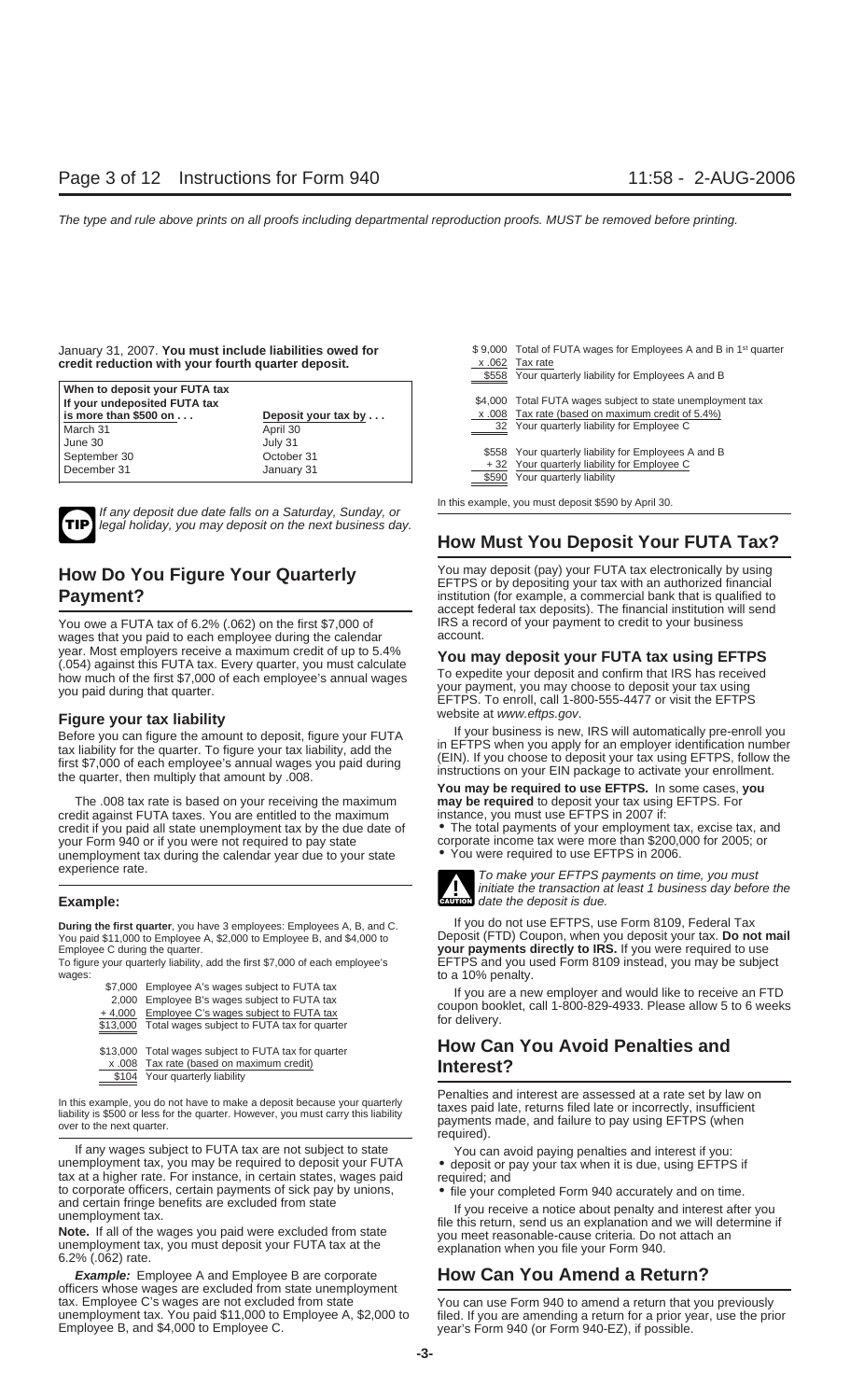940, page 1, box a. (For pre-2006 Forms  $940$  and  $940$ -EZ,

check the "Amended Return" box above Part I. payments, and reports.

For example, tell us if you are filing to claim credit for tax paid to If you do not have an EIN, apply for one by:<br>your state unemployment fund after the due date of Form 940. <br>Visiting the IRS website at *www.irs.gov/sma* your state unemployment fund after the due date of Form 940.<br>• File the amended return with the IRS office where you filed

• Do not mail your amended form to a P.O. box, even if you include a payment. Employer Identification Number.

## **Follow these guidelines to correctly fill out the** Always be sure the EIN on the form you file exactly **form. form form form form. h form form form form form form form form form form form**

• If you type or use a computer to fill out your form, use a **Tell us if you change your name or address.**

• You may choose to round your figures to the nearest dollar,<br>
The Understanding Your EIN, for general information on EINs.<br>
The IN, for general information on EINs.<br>
The amount is \$.49 or less, add nothing to the dollar f the amount is between \$.50 and \$.99, increase the dollar figure **Type of Return** by \$1.00. (For example, \$1.49 becomes \$1.00 and \$2.50

## **Name, Trade Name, and Address** and you are reporting wages or claiming state tax that a

## **Check box b. Review your business information at the top of A** successor employer is an employer who:<br> **the form.** • acquires a unit of another owner's trade or business or all<br>
• acquires a unit of another owner's tr

If you pay a tax preparer to fill out Form 940, make sure the or most of the property used in the trade or business of preparer shows your business name and EIN exactly as they another owner, and preparer shows your business name and EIN **exactly** as they appear on the preprinted form we sent you or as assigned by  $\bullet$  immediately after the acquisition, employs one or more the IRS.

If you are using a copy of Form 940 that has your business<br>
in 2006. If you are not liable<br>
make sure that the information is correct. Carefully review your<br>
EIN to make sure that it exactly matches the EIN assigned to<br>
yo

If you are not using a preprinted Form 940, type or print your lines on the form, sign it in Part 7, and file it with the IRS. EIN, name, and address in the spaces provided. You must enter your name and EIN here and on page 2. Do not use your social security number or individual taxpayer identification number (ITIN) as your EIN. Enter the business (legal) name that you used when you applied for your EIN on Form SS-4, **Specific Instructions** Application for Employer Identification Number. For example, if you are a sole proprietor, enter "Ronald Smith" on the Name line and "Ron's Cycles" on the *Trade Name* line. Leave the **Part 1: Tell us about your return.**<br>Trade Name line blank if it is the same as your Name. If any line in Part 1 does not apply, leave it blank.

**Employer identification number (EIN).** The IRS monitors tax  $\begin{array}{ccc} 1. & \text{If you were required to pay your state} \\ \text{filings and payments by using a numerical system to identify \end{array}$  **1. If you were required to pay your state** federal tax laws. A unique 9-digit EIN is assigned to all **1a. One state only . . .**

Follow these steps: corporations, partnerships, and some sole proprietors. • Check the amended return box in the top right corner of Form Businesses that need an EIN must apply for a number and use 940, page 1, box a. (For pre-2006 Forms 940 and 940-EZ, it throughout the life of the business on a

• Fill in all the amounts that should have been on the original<br>
torm than one and are unsure which one to use, call 1-800-829-4933<br>
• Attach an explanation of why you are amending your return.<br>
For example, tell us if you

out Form SS-4, Application for Employer Identification Number, the original return.<br>
• Calling 1-800-829-4933 and applying by telephone, or<br>
• Writing to the address on Form SS-4, Application for<br>
• Writing to the address on Form SS-4, Application for

If you do not have an EIN by the time a return is due, write<br>
"Applied For" and the date you applied in the space shown for the EIN on pages 1 and 2 of your return.

**TIP**

not use your social security number on forms that ask for an EIN. Filing a Form 940 with an incorrect EIN or using the To help us accurately scan and process your form, please<br>for an EIN. Filing a Form 940 with an incorrect EIN or using the<br>follow these guidelines:<br>• Make sure your business name and EIN are on every page of<br>the form and an

12-point Courier font, if possible.<br>
• Make sure you enter dollars to the left of the preprinted <br>
• If your business name changes, write to the IRS office when<br>
• If your business name changes, write to the IRS office whe

decimal point and cents to the right.<br>
• Do not use dollar signs or decimal points. Commas are • vou would send your return if you had no payment. See Where<br>
• Should You File? on page 2. Also see Pub. 1635,

becomes \$3.00.) If you use 2 or more figures to calculate an<br>entry on the form, use cents in your calculations and round the<br>answer only.<br>If you have a line with the value of zero, leave it blank.<br>a. **Amended.** If this is

**Employer Identification Number (EIN),** by the correct a return that you previously filed, check box a. **b. Successor employer** If you are a successor employer previous employer paid before you acquired the business,

people who were employed by the previous owner.<br>c. No payments to employees in 2006. If you are not liable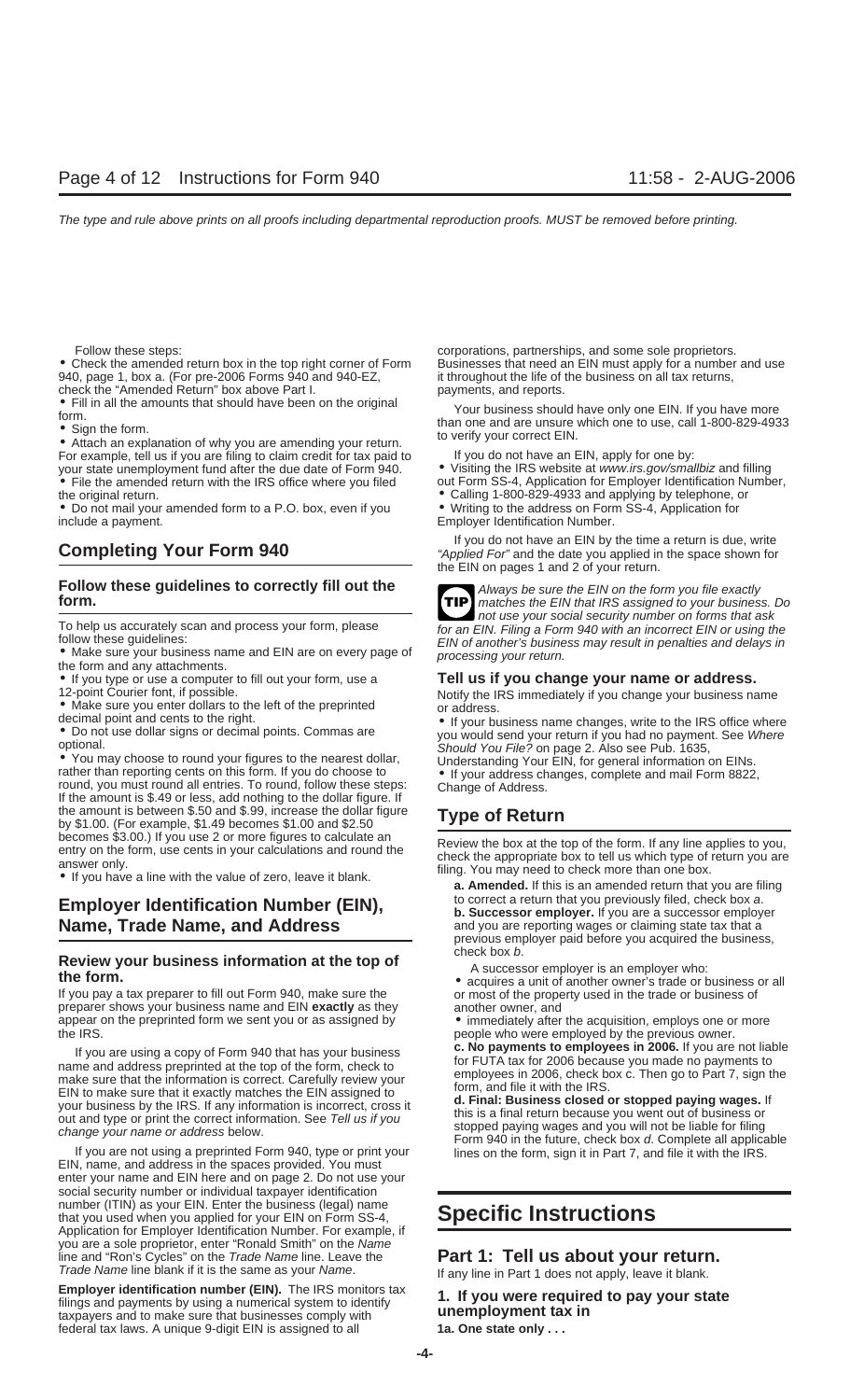If you were required to pay state unemployment tax in one **Example:** state only, enter the two-letter Postal Service abbreviation for the state where you were required to pay your tax on line 1a. You had 3 employees. You paid \$44,000 to Employee A, \$8,000 to

## Employee B, and \$16,000 to Employee C. **1b. More than one state (you are a multi-state employer)**

If you were required to pay state unemployment tax in more than one state, check the box in line 1b. Then fill out Part 1 of Schedule A (Form 940), and attach it to your Form 940.

## **4. Payments exempt from FUTA tax 2. If you paid wages in XXX, a state that is**

A state that has not repaid money it borrowed from the federal<br>government to pay unemployment benefits is called a *credit*<br>reduction state. The U.S. Department of Labor determines<br>which states are credit reduction states.

Payments exempt from FUTA tax may include: If you paid wages that are subject to the unemployment tax laws of a credit reduction state, you may have to pay more • **Fringe benefits**, such as: FUTA tax when filing your Form 940. — The value of certain meals and lodging

For 2006, XXX is a credit reduction state. If you paid wages  $\longrightarrow$  Contributions to accident or health plans for employees, subject to the unemployment tax laws of the state of XXX,<br>
check the box on line 2 and fill out Par 940). (See the instructions for line 9 on page 7 before <br>
completing Part 2, Schedule A, Form 940). <br>
party) for qualified moving expenses, to the extent that these

Neport the total payments you made during the calendar year **Conserver Conserver Conserver** on line 3. Include payments for the services of all employees,<br>
even if the payments are not taxable for FUTA. Your method of<br>
pay

allowances, and amounts you paid to full-time, part-time, or<br> **allowances** and amounts you paid to full-time, part-time, or<br> **e** For agricultural employers on page 2 or get Pub. 51<br> **e For agricultural employers on page 2** 

Frige benefits<br>
- Section 125 (cafeteria) plan benefits<br>
- Section 125 (cafeteria) plan benefits<br>
- Employer contributions to a 401(k) plan, payments to an<br>
- Employer's Tax Guide.<br>
- Employer contributions to a 401(k) pla Amounts deferred under a non-qualified deferred<br>compensation plan — Payments to certain statutory employees. See section 1

Supplemental Tax Guide. **payment you made.** payment you made.

| .                                                                 | \$44,000 Amount paid to Employee A                         |
|-------------------------------------------------------------------|------------------------------------------------------------|
|                                                                   | 8,000 Amount paid to Employee B                            |
| If you were required to pay state unemployment tax in more        | + 16,000 Amount paid to Employee C                         |
| than one state, check the box in line 1b. Then fill out Part 1 of | \$68,000 Total payments to employees. You would enter this |
| Schedule A (Form 940), and attach it to your                      | amount on line 3.                                          |
|                                                                   |                                                            |

**subject to credit reduction ...**<br>A state that has not repaid money it borrowed from the federal payments are not included in the definition of wages or the

- -

party) for qualified moving expenses, to the extent that these expenses would otherwise be deductible by the employee **Part 2: Determine Your FUTA Wages for**  $\frac{}{}$   $\frac{}{}$  Payments for benefits excluded under section 125

**2006** • **Group term life insurance.** For more information, see Pub.<br>If any line in Part 2 does not annly Jeave it blank **15-B**, Employer's Tax Guide to Fringe Benefits.

If any line in Part 2 does not apply, leave it blank.<br>For more information about these and other payments for **3. Total payments to all employees 15-B** fringe benefits that may be exempt from FUTA tax, see Pub.<br>15-B, Employer's Tax Guide to Fringe Benefits.

• **Compensation**, such as:<br>• **Other payments**, such as:<br>• All non-cash payments and certain cash payments for<br>• All non-cash payments and certain cash payments for — Salaries, wages, commissions, fees, bonuses, vacation — All non-cash payments and certain cash payments for<br>allowances, and amounts you paid to full-time, part-time, or agricultural labor, and all payments to "H-2(A)" vi

Pub. 15-A, Employer's Supplemental Tax Guide<br>
—The value of goods, lodging, food, clothing, and non-cash — Payments for domestic services if you did not pay cash<br>
fringe benefits<br>
fringe benefits

of Pub. 15-A, Employer's Supplemental Tax Guide. • **Other payments**, such as:

- Tips of \$20 or more in a month that your employees<br>reported to you<br>- Payments made by a previous employer to the<br>employees of a business you acquired<br>employees of a business you acquired<br>employees of a business you acqui

If you enter an amount on line 4, check the appropriate box For details, see section 5 of Pub. 15-A, Employer's or boxes on lines 4a through 4e to show the type of exempt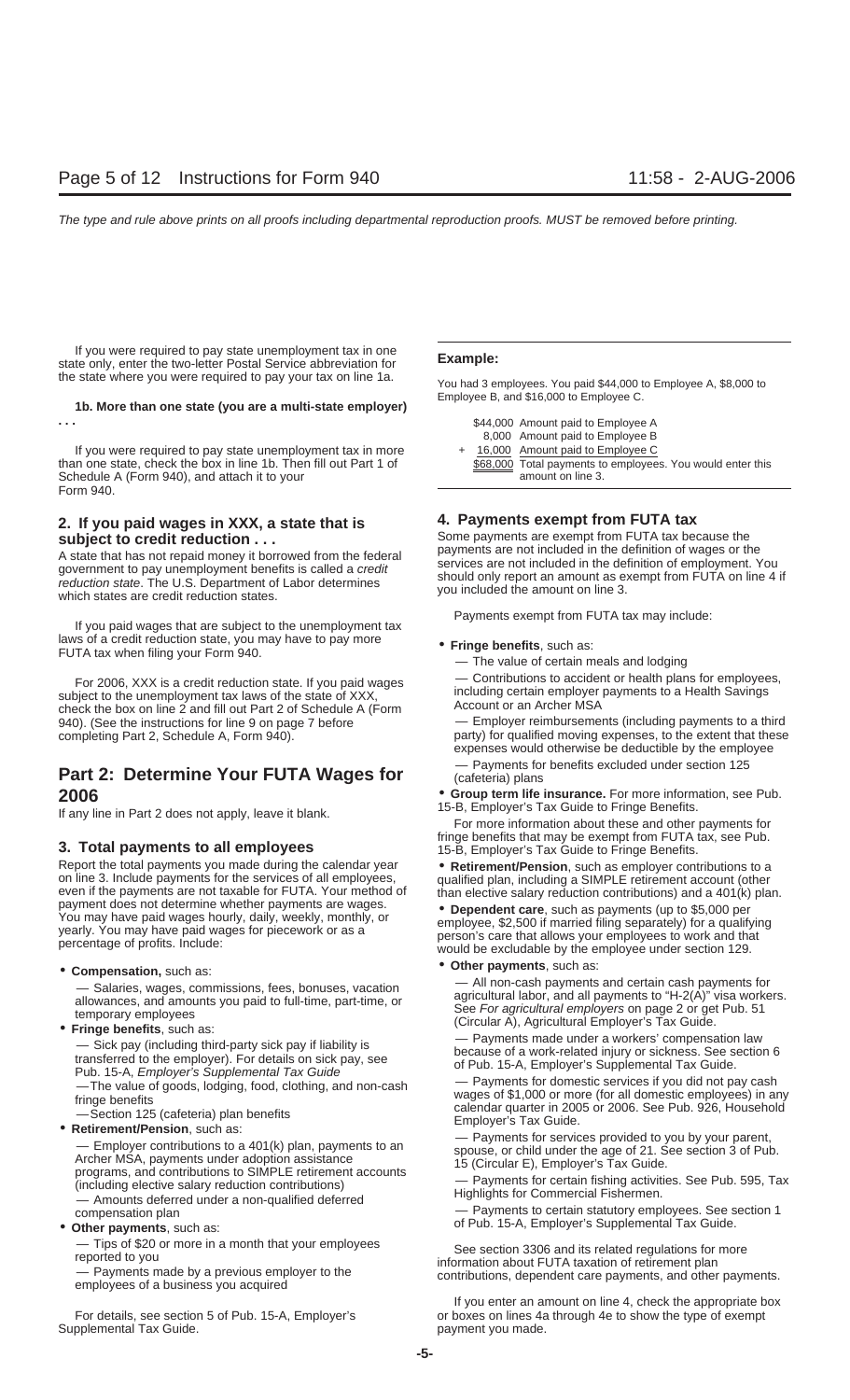including \$500 in retirement benefits. You paid \$16,000 to Employee C, including \$2,000 in health and retirement benefits. • The other employer was required to file Form 940, and

| \$2,000 Health insurance benefits for Employee A     |
|------------------------------------------------------|
| 500 Health retirement benefits for Employee B        |
| +2,000 Health and retirement benefits for Employee C |

## **Example for successor employers: 5. Total of payments made to each employee in**

to each employee in a calendar year is subject to FUTA tax. This \$7,000 is called the FUTA wage base.

Add the amount of taxable FUTA payments in excess of \$7,000 you made to each employee for the calendar year. Then add those excess amounts and enter the total on line 5. line 3

## **Following our example:**<br> $\begin{array}{r} \text{$3,000 Total payments to Employee A} \\ \text{$4,000 FUTA wage base} \end{array}$

You had 3 employees. You paid \$44,000 to Employee A, \$8,000 to \$1,000 Total of payments made to Employee A in excess of<br>Employee B, and \$16,000 to Employee C, including a total of \$4,500 in \$7,000.

| exempt payments for all three employees.                       |                                        |                       |          |                                                     |
|----------------------------------------------------------------|----------------------------------------|-----------------------|----------|-----------------------------------------------------|
| $Employees \ldots \ldots \ldots$                               | Α                                      | В                     | C        | \$1,000 excess payment to Employee A                |
| Payments to employees                                          | \$44,000                               | \$8,000               | \$16,000 | +5,000 Taxable FUTA wages paid by previous employer |
| Exempt payments                                                | (2,000)                                | (500)                 | (2,000)  | \$6,000 This amount would be entered on line 5      |
| FUTA wage base                                                 | (7,000)                                | (7,000)               | (7,000)  |                                                     |
|                                                                | \$35,000                               | \$500                 | \$7,000  | <b>Subtotal</b><br>6.                               |
| \$35,000                                                       |                                        |                       |          |                                                     |
| 500                                                            |                                        |                       |          | To calculate your subtotal,                         |
| $+7,000$                                                       |                                        |                       |          |                                                     |
| \$42,500 Total payments in excess of \$7,000 to all employees. |                                        | line 4                |          |                                                     |
|                                                                | You would enter this amount on line 5. | $+$ line 5<br>$E = 0$ |          |                                                     |

**If you are a successor employer . . .** When you calculate the **Example: Example:** *If you are a successor employer . . .* **When you calculate the <br>\$7,000 FUTA wage base for each employee, you may count the** You had 3 employees. You paid \$44,000 to Employee A including payments that the other employer made to the employees who<br>\$2,000 in health insurance benefits. You paid \$8,000 to Employee B, continue to work for you only if:

- 
- You report the payments made by the other employer.

<sup>2</sup>,000 Health and retirement benefits for Employee D<br>
<del>19,000</del> Health and retirement benefits for Employee C<br>
<del>19,500</del> Total exempt payments. You would enter this amount<br>
on line 4 and check boxes 4a and 4c.<br>
2000 Total e

**excess of \$7,000**<br>
Only the first \$7,000 of taxable FUTA payments that you made <br>
to each employee in a calendar year is subject to FUTA tax. <br>
additional \$3,000 in wages.

|                                                          | \$5,000 Wages paid by other employer                                  |
|----------------------------------------------------------|-----------------------------------------------------------------------|
|                                                          | +3,000 Wages paid by you                                              |
|                                                          | \$8,000 Total payments to Employee A. Report this amount on<br>line 3 |
| $\mathbf{A} \mathbf{A} \mathbf{A} \mathbf{A} \mathbf{A}$ |                                                                       |

- 
- -

### **6.** Subtotal

| line 4     |  |
|------------|--|
| $+$ line 5 |  |
| line 6     |  |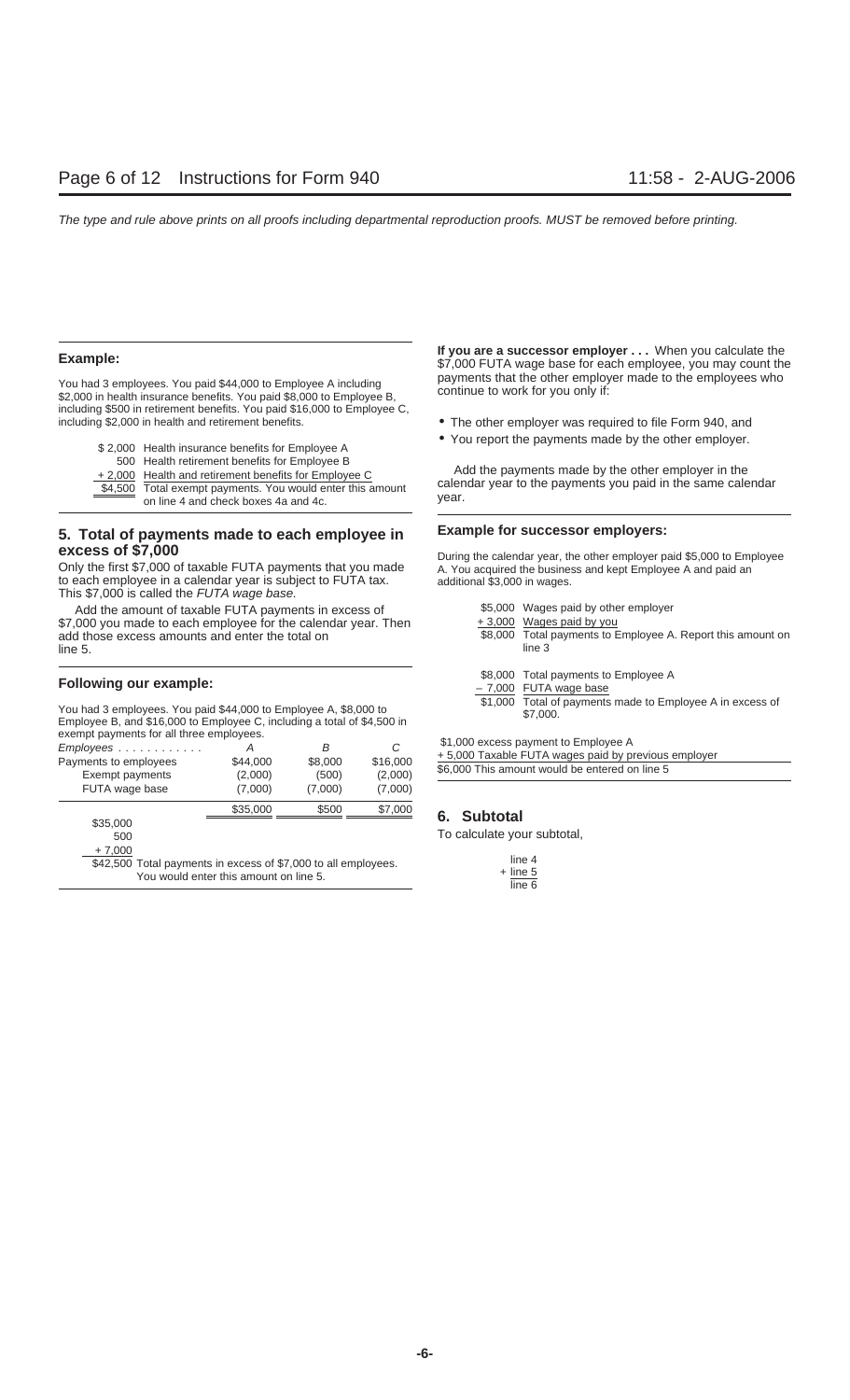To calculate your total FUTA tax before adjustments,

**9. If ALL of the FUTA wages you paid were** state unemployment taxes any special administrative taxes or **excluded from state unemployment tax, multiply** voluntary contributions you paid to get a lower assigned rate or **excluded from state unemployment tax, multiply line 7 by .054: any surcharges, excise taxes, or employment and training** 



If you were not required to pay state unemployment tax<br>because all of the wages you paid were excluded from state<br>unemployment tax, you must pay FUTA tax at the 6.2% (.062)<br>rate. For example, if your state unemployment tax

**If line 9 applies to you, lines 10 and 11 do not apply.** Therefore, leave lines 10 and 11 blank. Do not fill out the worksheet in the instructions or Part 2, Schedule A (Form 940).

### **10. If SOME of the taxable FUTA wages you paid were excluded from state unemployment tax, OR you paid ANY state unemployment tax late:**

Fill out the worksheet on the next page. The worksheet takes you step by step through the process of figuring your credit. On

**7.** Total taxable FUTA wages **page 10**, you will find an example of how to use it. Do not complete the worksheet if line 9 (see instructions above) is<br>To calculate your total taxable FUTA wages, example than zero.

line 3 Before you fill out the worksheet, gather the following − line 6 information:

- line 7 Taxable FUTA wages (from line 7 of Form 940),
	- Taxable state unemployment wages,

**8. FUTA tax before adjustments** • The experience rates assigned to you by the states where To calculate your total FUTA tax before adjustments.

• The amount of state unemployment taxes you paid on time line 7 (On time means that you paid the state unemployment taxes on x  $\frac{.008}{\text{line }8}$  or before the due date for filing Form 940.), and<br>  $\bullet$  The amount of state unemployment taxes you

• The amount of state unemployment taxes you paid late. (Late means after the due date for filing Form 940.)



**Part 3: Determine your adjustments**<br>If any line in Part 3 does not apply leave it blank<br>If any line in Part 3 does not apply leave it blank If any line in Part 3 does not apply, leave it blank. **CAUTION** days deducted from your employees' pay in the amount as **!** taxes. (These items are generally listed as separate items on line 7  $\frac{x.054}{ }$  the state's quarterly wage report.

 $\times .054$ <br> $\times .054$  For line 3 of the worksheet:

• If any of the experience rates assigned to you were less than 5.4% for all or part of the calendar year, you must list each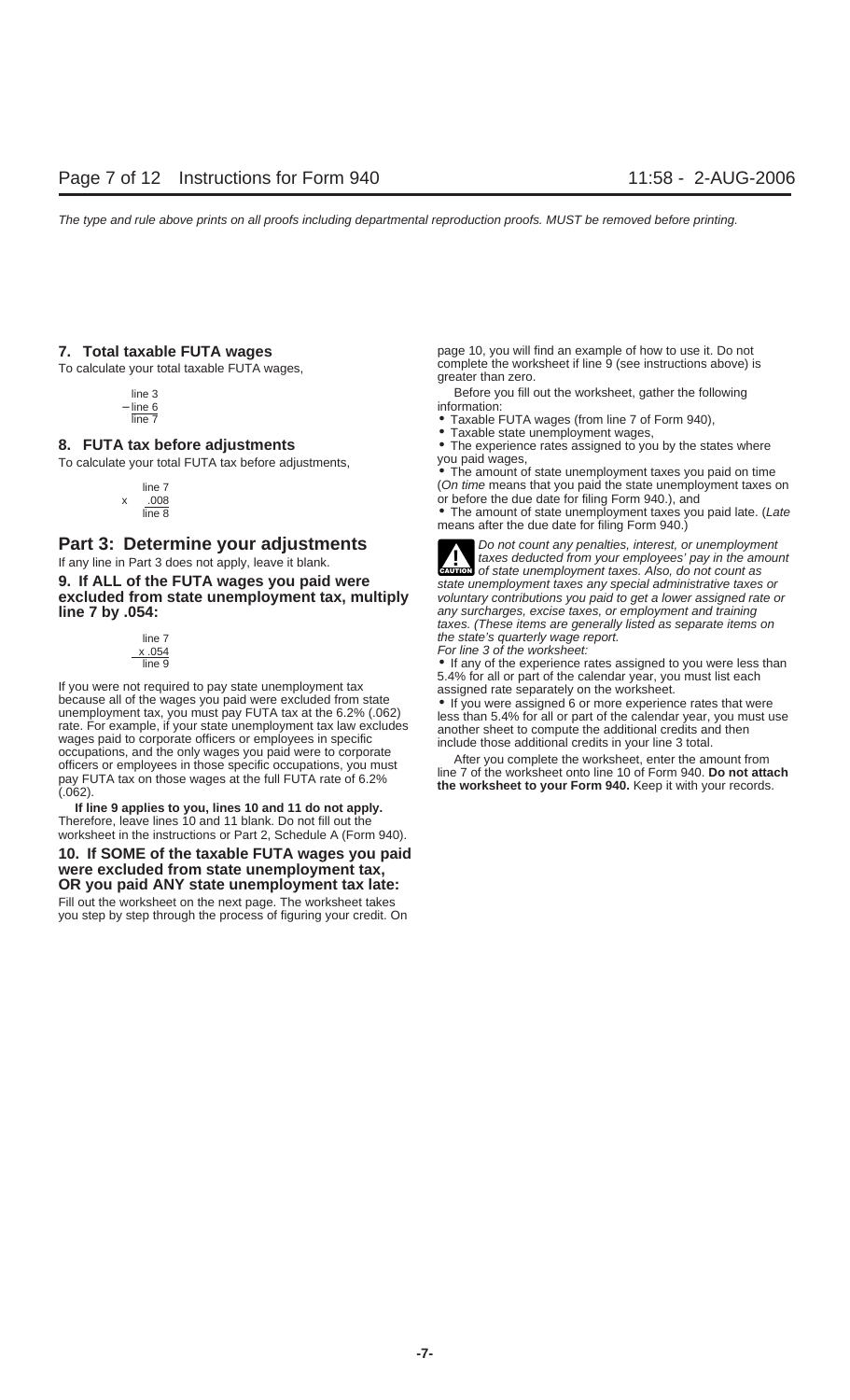### **Worksheet**

|    | <b>VIIVIIV</b>               |                                                                                                                                                                                                                                      |                                                                          |                                          |                                   |   |                                      |
|----|------------------------------|--------------------------------------------------------------------------------------------------------------------------------------------------------------------------------------------------------------------------------------|--------------------------------------------------------------------------|------------------------------------------|-----------------------------------|---|--------------------------------------|
|    |                              | <b>Before you begin:</b> Use this worksheet to figure your credit if:                                                                                                                                                                |                                                                          |                                          |                                   |   |                                      |
|    |                              | you paid any state unemployment tax late.<br>For this worksheet, do not round your figures.                                                                                                                                          | some of the wages you paid were excluded from state unemployment tax, OR |                                          |                                   |   |                                      |
|    |                              | Before you can properly fill out this worksheet, you will need to gather this information:                                                                                                                                           |                                                                          |                                          |                                   |   |                                      |
|    |                              | Taxable FUTA wages (from line 7 of Form 940)                                                                                                                                                                                         |                                                                          |                                          |                                   |   |                                      |
|    |                              | Taxable state unemployment wages                                                                                                                                                                                                     |                                                                          |                                          |                                   |   |                                      |
|    |                              | The experience rates assigned to you by the state where you paid wages                                                                                                                                                               |                                                                          |                                          |                                   |   |                                      |
|    | Form 940.)                   | The amount of state unemployment taxes you paid on time (ON TIME means that you paid the state unemployment taxes on or before the due date for filling the                                                                          |                                                                          |                                          |                                   |   |                                      |
|    |                              | The amount of state unemployment taxes you paid late (LATE means after the due date for filing Form 940)                                                                                                                             |                                                                          |                                          |                                   |   |                                      |
| 1. | here:                        | Maximum allowable credit - Enter line 7 from Form 940                                                                                                                                                                                |                                                                          | the control of the control of the        | $x = .054 = line 1$               |   | $1 \qquad \qquad . \qquad .$         |
|    | Compute your credit:         |                                                                                                                                                                                                                                      |                                                                          |                                          |                                   |   |                                      |
| 2. |                              | Credit for timely state unemployment tax payments — How much did you pay on time?                                                                                                                                                    |                                                                          |                                          |                                   |   | $2 \qquad \qquad .$                  |
|    | $\bullet$<br>10 of Form 940. | If line 2 is <b>equal to</b> or <b>more than</b> line 1, <b>STOP here</b> . You have completed the worksheet. Enter zero on line                                                                                                     |                                                                          |                                          |                                   |   |                                      |
|    |                              | If line 2 is less than line 1, continue this worksheet.                                                                                                                                                                              |                                                                          |                                          |                                   |   |                                      |
| 3. |                              | Additional credit - Were ALL of your assigned experience rates 5.4% or more?                                                                                                                                                         |                                                                          |                                          |                                   |   |                                      |
|    | $\bullet$                    | If yes, enter zero on line 3. Then go to line 4 of this worksheet.                                                                                                                                                                   |                                                                          |                                          |                                   |   |                                      |
|    |                              | If no, fill out the computations below. List ONLY THOSE STATES for which your assigned experience rate for all<br>or part of the calendar year was less than 5.4%.                                                                   |                                                                          |                                          |                                   |   |                                      |
|    |                              | State Computation rate<br>The difference between 5.4%<br>(.054) and your assigned<br>experience rate<br>$(.054 - XXX$ (assigned rate)<br>$=$ computation rate)                                                                       | Taxable state<br>unemployment wages at<br>assigned experience rate       |                                          | <b>Additional Credit</b>          |   |                                      |
|    | 1.                           |                                                                                                                                                                                                                                      | x                                                                        | the control of the control of the        | the control of the control of     |   |                                      |
|    | 2.                           | <u>and the control of the control of the control of</u>                                                                                                                                                                              | х                                                                        | the control of the control of the<br>$=$ | the control of the control of     |   |                                      |
|    | 3.                           | <u> 1980 - Antonio Alemania, prima prestava pre</u>                                                                                                                                                                                  | x                                                                        | the control of the control of the<br>$=$ | the company of the company of     |   |                                      |
|    | 4.                           | <u>and the community of the community of the community of the community of the community of the community of the community of the community of the community of the community of the community of the community of the community</u> | x                                                                        | the control of the control of the        | the company of the company        |   |                                      |
|    | 5.                           | <u> 1986 - Johann Barbara, martin a</u>                                                                                                                                                                                              | x                                                                        | <b>Contract Contract</b>                 |                                   |   |                                      |
|    |                              | If you need more lines, use another sheet and include                                                                                                                                                                                |                                                                          | Total                                    | the control of the control of the |   |                                      |
|    |                              | those additional credits in the total.                                                                                                                                                                                               |                                                                          |                                          | Enter the total onto line 3       |   |                                      |
|    |                              |                                                                                                                                                                                                                                      |                                                                          |                                          |                                   |   | $3 \qquad \qquad .$                  |
| 4. |                              | <b>Subtotal</b> (Line $2 +$ line $3 =$ line 4)                                                                                                                                                                                       |                                                                          |                                          |                                   | 4 |                                      |
|    | 10 of Form 940.              | If line 4 is equal to or more than line 1, <b>STOP here.</b> You have completed the worksheet. Enter zero on line                                                                                                                    | <b>STOP</b>                                                              |                                          |                                   |   |                                      |
|    | ٠                            | If line 4 is less than line 1, continue this worksheet.                                                                                                                                                                              |                                                                          |                                          |                                   |   |                                      |
| 5. |                              | Credit for paying state unemployment taxes late                                                                                                                                                                                      |                                                                          |                                          |                                   |   |                                      |
|    |                              | 5a. What is your remaining allowable credit? (Line $1 -$ line $4 =$ line $5a$ )                                                                                                                                                      |                                                                          |                                          | $5a$ .                            |   |                                      |
|    |                              | 5b. How much state unemployment tax did you pay late?                                                                                                                                                                                |                                                                          |                                          |                                   |   |                                      |
|    |                              | 5c. Which is smaller, line 5a or line 5b? Enter the smaller number here.                                                                                                                                                             |                                                                          |                                          | $5c \qquad \qquad .$              |   |                                      |
|    |                              | 5d. Your allowable credit for paying state unemployment taxes late (line 5c x .90 = line 5d)                                                                                                                                         |                                                                          |                                          |                                   |   | $5d$ $\qquad \qquad$ $\qquad \qquad$ |
| 6. |                              | <b>Your FUTA credit</b> (line $4 +$ line $5d =$ line $6$ )                                                                                                                                                                           |                                                                          |                                          |                                   |   | $6 \qquad \qquad . \qquad \qquad$    |
|    | Form 940.                    | If line 6 is equal to or more than line 1, <b>STOP here.</b> [STOP]<br>You have completed the worksheet. Enter zero on line 10 of                                                                                                    |                                                                          |                                          |                                   |   |                                      |
|    |                              | If line 6 is less than line 1, continue this worksheet.                                                                                                                                                                              |                                                                          |                                          |                                   |   |                                      |
| 7. |                              | Your adjustment (Line $1 -$ line $6 =$ line 7)                                                                                                                                                                                       |                                                                          | Enter line 7 onto line 10 of Form 940.   |                                   |   | $7 \underline{\hspace{1cm}}$         |

**Do not attach this worksheet to your Form 940. Keep it for your records.**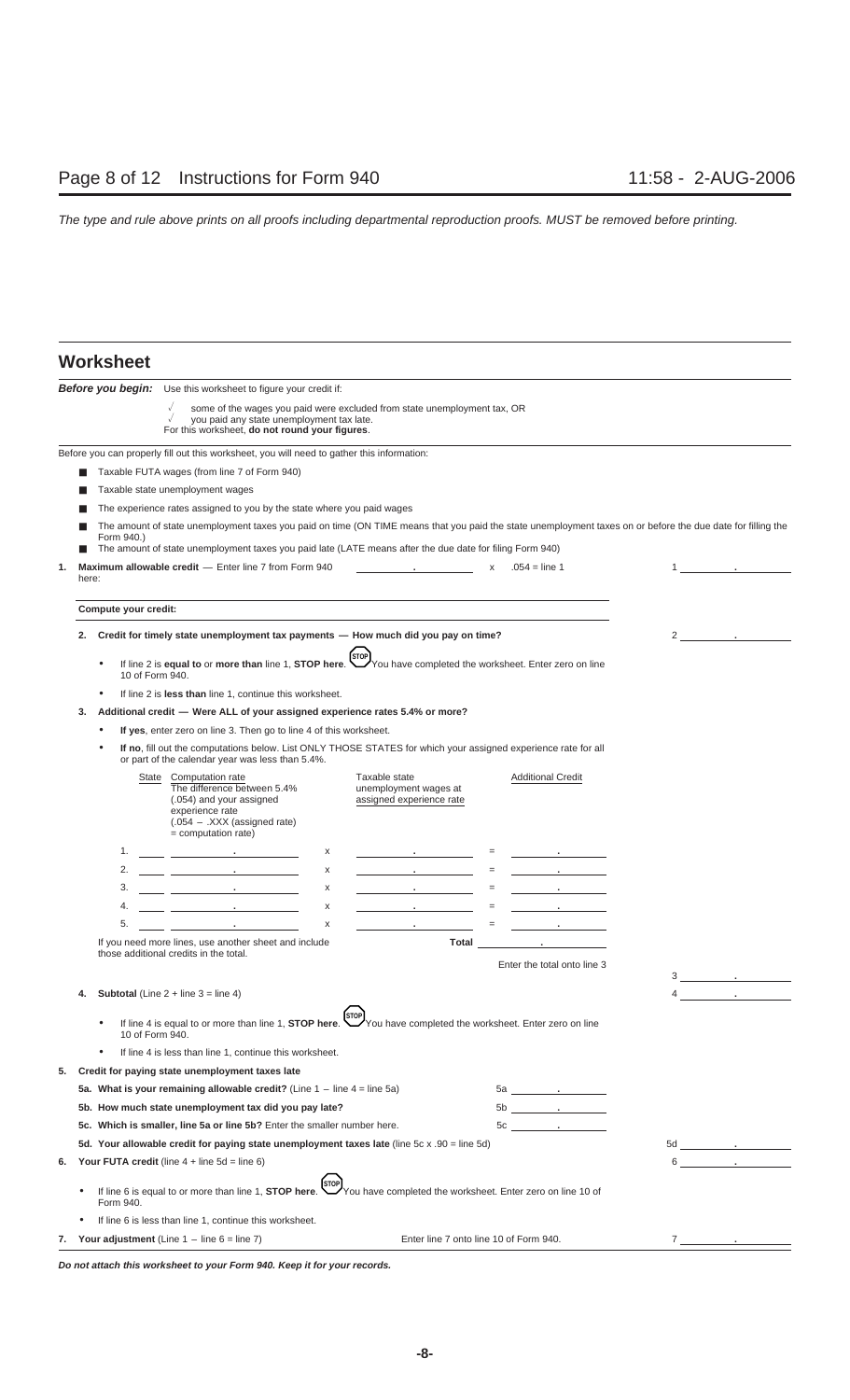### **Example for using the worksheet:**

line 10 You had 3 employees, 2 of which are corporate officers whose wages were<br>not subject to state unemployment tax. You paid some state tax on time,<br>some late, and some remains unpaid.<br> $\frac{1}{2}$  line 12

| 7 H J                         |
|-------------------------------|
| \$21,000.00<br><b>CAUTION</b> |
| \$7.000.00                    |
| $.041(4.1\%)$<br>13. F        |
| \$100.00                      |
| Enter 1<br>\$78.00            |
| year, i<br>\$100.00           |
|                               |

reduction. **1. Maximum allowable credit** (line 7 from Form 940)

|     | \$21,000.00                                                                                  |                                   |            | 14. Balance que                                                                                                                                                                                                                                                                                                                          |
|-----|----------------------------------------------------------------------------------------------|-----------------------------------|------------|------------------------------------------------------------------------------------------------------------------------------------------------------------------------------------------------------------------------------------------------------------------------------------------------------------------------------------------|
|     | x.054                                                                                        |                                   |            |                                                                                                                                                                                                                                                                                                                                          |
|     | \$1,134.00                                                                                   | 1.                                | \$1,134.00 | line 12<br>$-$ line 13                                                                                                                                                                                                                                                                                                                   |
|     |                                                                                              |                                   |            | line 14                                                                                                                                                                                                                                                                                                                                  |
|     | 2. Credit for timely state unemployment tax payment                                          | 2.                                | \$100.00   |                                                                                                                                                                                                                                                                                                                                          |
|     | 3. Additional credit                                                                         | 3.                                | \$91.00    | If line 13 is less than line 12, enter the difference on<br>line $14$ .                                                                                                                                                                                                                                                                  |
|     | .054<br>- .041 (your experience rate)<br>.013<br>4. Subtotal (line $2 +$ line 3)<br>\$100    | \$7,000<br>x.013<br>\$91.00<br>4. | \$191.00   | If line 14 is:<br>• More than \$500, you must deposit your tax. See Depositing<br>Your FUTA Tax on page 3.<br>• \$500 or less, you can either deposit your tax or pay the<br>amount of tax owed with your return.                                                                                                                        |
|     | $+91$                                                                                        |                                   |            | • Less than \$1, you do not have to pay it.                                                                                                                                                                                                                                                                                              |
|     | \$191                                                                                        |                                   |            |                                                                                                                                                                                                                                                                                                                                          |
|     | 5. Credit for paying state unemployment taxes late                                           |                                   |            | If you do not deposit as required and pay your tax with<br>Form 940, you may be subject to a penalty.<br>' !<br><b>CAUTION</b>                                                                                                                                                                                                           |
| 5а. | Remaining allowable credit                                                                   | 5a.                               | \$943.00   |                                                                                                                                                                                                                                                                                                                                          |
|     | \$1,134.00<br>$-191.00$<br>\$943.00                                                          |                                   |            | How to pay. You may pay using EFTPS, check, money order,<br>or major credit card.<br>. If you pay using a check or money order, make it payable to<br>"United States Treasury." Be sure to write your EIN" Form 940"                                                                                                                     |
| 5b. | State unemployment tax paid late                                                             | 5b.                               | \$78.00    | and "2006" on your check or money order. Complete Form                                                                                                                                                                                                                                                                                   |
| 5c. | Which is smaller? Line 5a or line 5b?                                                        | 5c.                               | \$78.00    | 940-V, Payment Voucher, and enclose it with your return, using<br>the With a payment address on page 2 under Where should                                                                                                                                                                                                                |
| 5d. | <b>Allowable credit</b>                                                                      | 5d.                               | \$70.20    | you file?                                                                                                                                                                                                                                                                                                                                |
|     | \$78.00<br>x.90<br>\$70.20                                                                   |                                   |            | • You may pay the amount shown on line 9 using EFTPS. You<br>also have the option of paying the balance shown on line 9 with<br>a major credit card.<br>• Call Link2Gov Corporation (1-888-729-1040) or Officials                                                                                                                        |
|     | 6. Your FUTA credit (line $4 +$ line $5d$ )                                                  | 6.                                | \$261.20   | Payments Corporation (1-800-272-9829) to make your payment                                                                                                                                                                                                                                                                               |
|     | \$191.00<br>$+70.20$<br>\$261.20<br>7. Your adjustment (line 1 - line 6)                     | 7.                                | \$872.80   | by credit card. However, <b>do not</b> use a credit card to pay taxes<br>that are required to be deposited. (See When Must You Deposit<br>Your FUTA Tax? on pay 2.) For more information on paying<br>your taxes by credit card, see Pub. 15 (Circular E) or visit the<br>IRS website at www.irs.gov and type "e-pay" in the search box. |
|     | \$1,134.00<br>$-261.20$<br>\$872.80 You would enter this amount onto line 10 of Form<br>0.40 |                                   |            | If you pay using EFTPS or a credit card, file your return<br>using the Return without payment address under Where to File<br>on page 3. Do not complete or file Form 940-V, Payment                                                                                                                                                      |

**11. If credit reduction applies ...**<br>
If you paid wages in a state that is subject to credit reduction,<br>
enter the amount from line 3 of Schedule A (Form 940) onto line<br>
11 of Form 940. However, if line 9 is more than zer 11 of Form 940. However, if line 9 is more than zero, skip this If you deposited more than the function and a tax due for the function and a tax due for than the function and choose to have us either: line and go to line 12. • line and go to line 12. • line and go to line 12. • Apply the refund to your next return, or

## **Part 4: Determine your FUTA tax** • Send you a refund.

### **12. Total FUTA tax after adjustments** any past due tax account you have.

Add the amounts shown on lines 8, 9, 10, and 11 and enter the If line 15 is less than \$1, we will send you a refund or apply it result on line 12.

| line 8  |  |
|---------|--|
| line 9  |  |
| line 10 |  |
| line 1  |  |
|         |  |



Here are the records: **If line 9 is greater than zero, lines 10 and 11 must be** zero because they would not apply.

**13. FUTA tax deposited for the year**<br>Enter the amount of total FUTA tax that you deposited for the year, including any overpayment that you applied from a prior year. For the fourth quarter only, include any tax from credit

### 14. Balance due

| າe 1    | ン |
|---------|---|
| line 13 |   |
| າe 1    |   |



If you pay using EFTPS or a credit card, file your return using the Return without payment address under Where to File \$872.80 **You would enter this amount onto line 10 of Form** on page 3. Do not complete or file Form 940-V, Payment **940.** Voucher.

**for 2006**<br>
Check the appropriate box in line 15 to tell us which option<br>
If any line in Part 4 does not apply, leave it blank.<br>
If any line in Part 4 does not apply, leave it blank.<br>
If any line in Part 4 does not apply,

to your next return only if you ask for it in writing.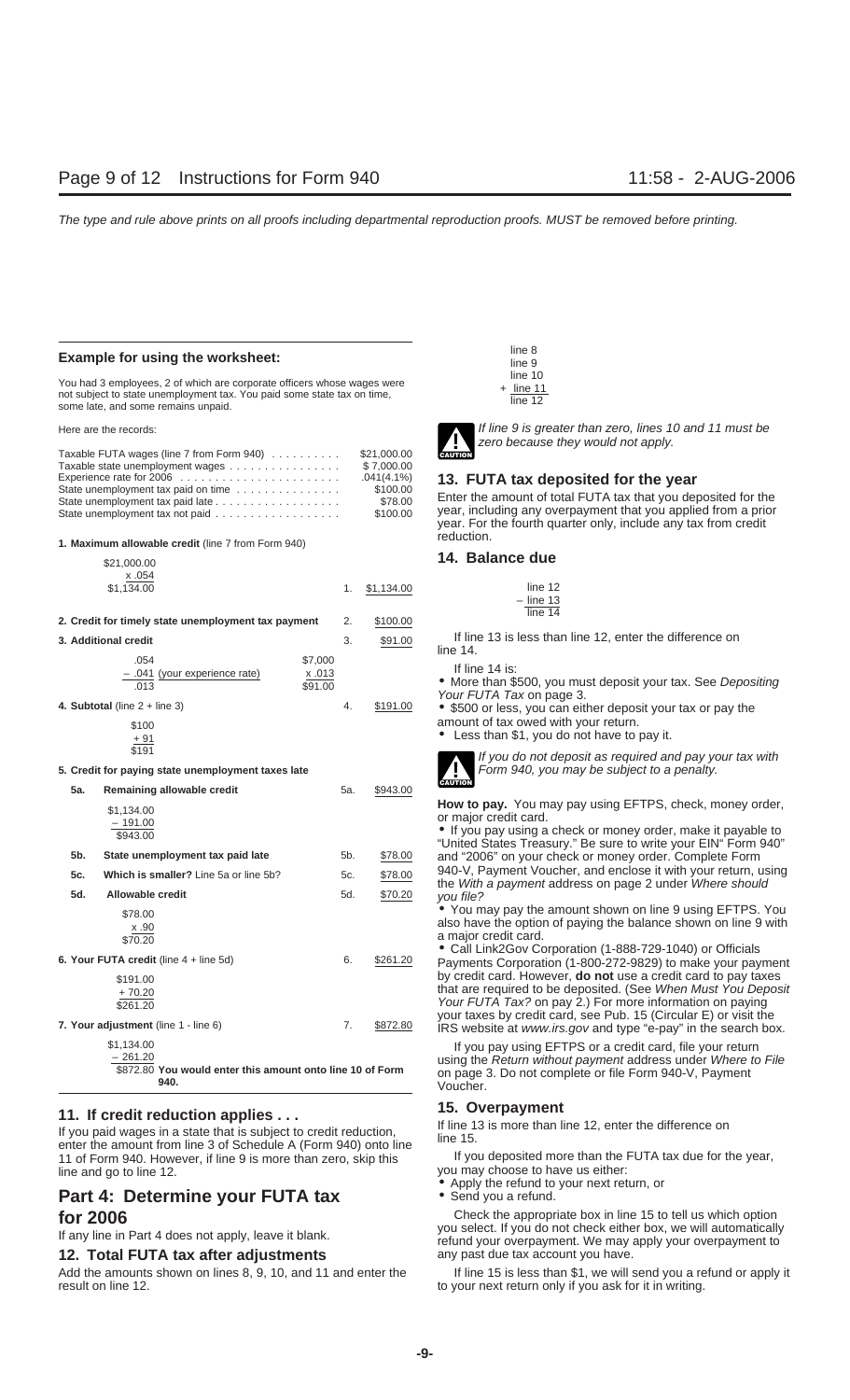## **Part 5: Report your FUTA tax liability by**  $\bullet$  **ask us for information about processing your return, and quarter only if line 12 is more** with your designee about math errors and in preparing your return. **than \$500.** We will **not** send notices to your designee.<br>Fill out Part 5 only if line 12 is more than \$500. If line 12 is **the Souting Nou are not** authorizing your designee to:

# Fill out Part 5 only if line 12 is wore than \$500. If line 12 is<br>
\$500 or less, leave Part 5 blank and go to Part 6.<br> **16. Report the amount of your FUTA tax liability**<br> **16. Report the amount of your FUTA tax liability**<br>

Enter the amount of your FUTA tax liability for each quarter on due date for filing your Form 940 (regardless of extensions). If lines 16a-d. Do not enter the amount you deposited. If you had you or your designee want to e no liability for a quarter, leave the line blank. expires, write to the IRS office where you filed your return.

- 
- 
- 
- 

**Part 7: Sign here** In the fourth quarter, include any tax from credit reduction.

Because your accumulated FUTA tax for the year exceeds \$500, you code, where we can reach you if we have any questions.<br>must deposit \$600 by July 31.

You would enter \$200 in line 16a because your liability for the 1<sup>st</sup> **Who Must Sign Form 940?** quarter is \$200. You would also enter \$400 in line 16b to show your 2<sup>nd</sup> Form 940 must be signed as follows.<br>
• **Sole proprietorship** — The individual who owns the

Ine owner or the LLC.<br>• **Trust or estate** — The fiduciary.<br>If you have filed a valid nower of the the sear **must equal** line 12. If line Four total tax liability for the year **must equal** line 12. If line<br>17 does not match line 12, you should carefully review your<br>computations to determine the reason for the discrepancy.

**Part 6:** May we speak with your<br> **third-party designee?**<br>
If you want to allow an employee, your paid tax preparer, or<br>
If you want to allow an employee, your paid tax preparer, or<br>
another person to discuss your Form 940

Have your designee select a 5-digit Personal Identification If you are a paid preparer and you choose to fill out

about any questions that we may have while we process your Write your social security number (SSN) or your Prepa<br>Tax Identification of the spaces provided.<br>Tax Identification Number (PTIN) in the spaces provided. return. Your authorization applies only to this form, for this year; Tax Identification Number (PTIN<br>it does not apply to other forms or other tax years. it does not apply to other forms or other tax years.

• give us any information that is missing from your return, your firm.

- 
- 
- 
- 

**for each quarter.**<br>Enter the amount of your FUTA tax liability for each quarter on due date for filing your Form 940 (regardless of extensions). you or your designee want to end the authorization before it

**16a.** 1<sup>st</sup> quarter (from January 1 to March 31). If you want to expand your designee's authorization or if you **16b.** 2<sup>nd</sup> quarter (from April 1 to June 30). Want us to send your designee copies of your notices, see Pub

# Example:<br>
You must fill out both pages of the form and<br>
You paid wages on March 28 and your FUTA tax on those wages is<br>
\$200. You were not required to make a deposit on April 30 because Failure to sign will delay the proce

your accumulated FUTA tax was \$500 or less. You paid additional In Part 7, sign and print your name and title. Then enter the<br>wages on June 28 and your FUTA tax on those wages was \$400. date and the best daytime telephone

business.

**17. Total tax liability for the year** • **Partnership (including a limited liability company (LLC)** To calculate your total tax liability for the year, **tracted as a partnership) or unincorporated organization** distribution of the search of the search of the search of the search of the search of the search of the search A responsible and duly authorized member or officer having

line 16a **including an LLC treated as a corporation)**<br>line 16b **• Corporation (including an LLC treated as a corporation)**<br>line 16c **including an LC** treated as a corporation)

+ line 16d • **Single member LLC treated as a disregarded entity** —

Number (PIN) that he or she must use as identification when Part 8, sign in the space provided. Give the employer the return talking to IRS about your form.<br>By checking Yes, you authorize us to talk to your designee<br>about any questions that we may have while we process your Write your social security number (SSN) or your Preparer

You are authorizing your designee to: If you work for a firm, write the firm's name and the EIN of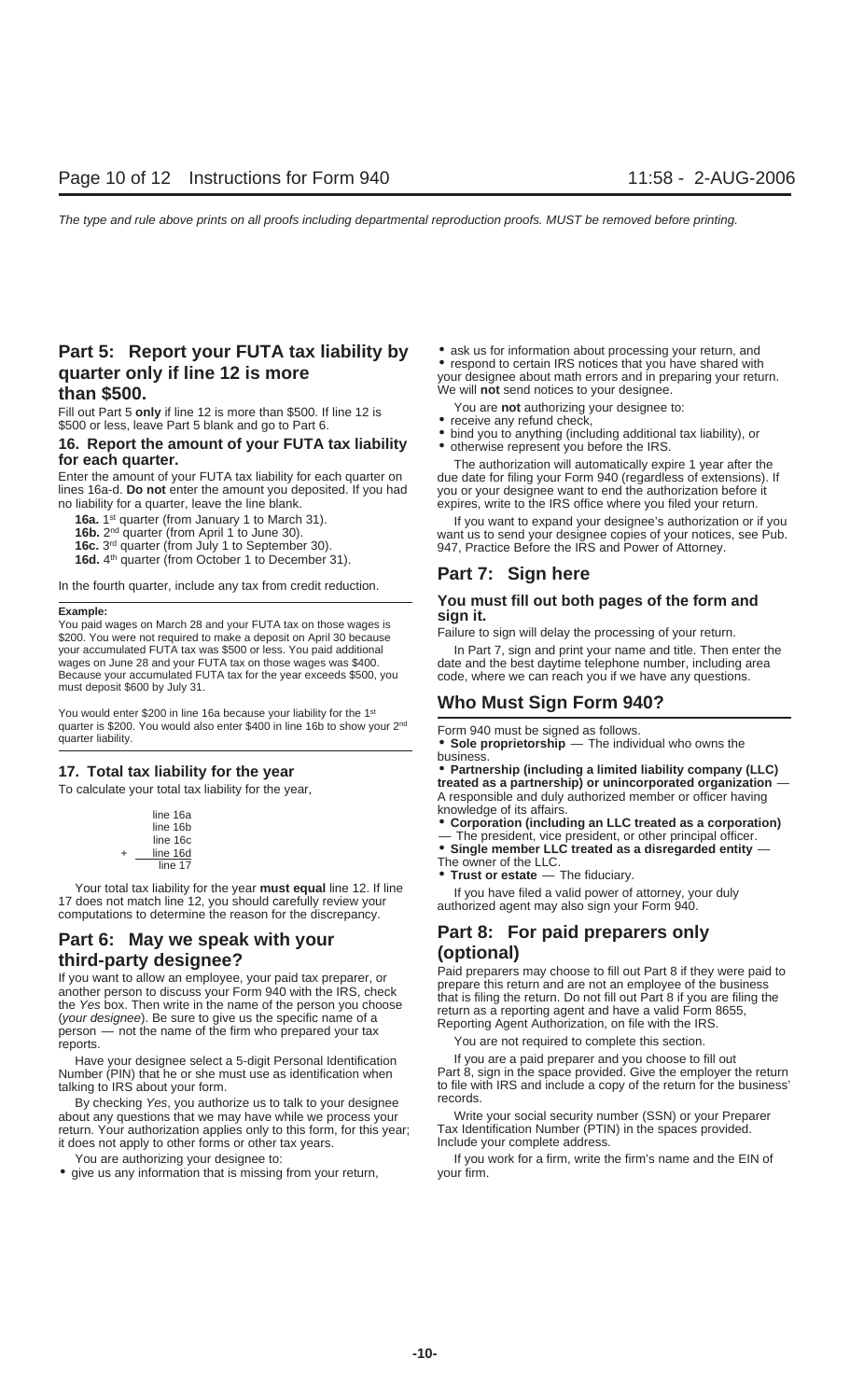## **How to Order Forms and Publications**  $\cdot$  **Form 945, Annual Return of Withheld Federal Income Tax from IRS** • Form 4070, Employee's Report of Tips to Employer





• Instructions for Forms W-2 and W-3 Visit our web site at www.irs.gov

## **Other IRS Forms and Publications You May Need** • Pub. 15 (Circular E), Employer's Tax Guide

- Form SS-4, Application for Employer Identification Number | | | | | Pub. 15-A, Employer's Supplemental Tax Guide
- 
- 
- Form W-3, Transmittal of Wage and Tax Statements Pub. 596, Earned Income Credit
- Form W-3c, Transmittal of Corrected Wage and Tax Statements | | Pub. 926, Household Employer's Tax Guide
- Form W-4, Employee's Withholding Allowance Certificate | | | Pub. 947, Practice Before the IRS and Power of Attorney
- Form W-5, Earned Income Credit Advance Payment Certificate | | | Schedule A (Form 940), Multi-State Employer and Credit
- Form 940, Employer's Annual Federal Unemployment (FUTA)
- 
- Form 941c, Supporting Statement to Correct Information
- Form 943, Employer's Annual Federal Tax Return for Agricultural | | Schedule H (Form 1040), Household Employment Taxes Employees
- Form 944, Employer's ANNUAL Federal Tax Return
- 
- 
- Call 1-800-TAX-FORM or 1-800-829-3676 Form 8027, Employer's Annual Information Return of Tip Income and Allocated Tips
	-
	- Instructions for Form 944
	- Notice 797, Possible Federal Tax Refund Due to the Earned Income Credit (EIC)
	-
	-
- Form W-2, Wage and Tax Statement  **Pub. 15-B, Employer's Tax Guide to Fringe Benefits**
- Form W-2c, Corrected Wage and Tax Statement | | | | Pub. 51 (Circular A), Agricultural Employer's Tax Guide
	-
	-
	-
	- Reduction Information
	- Tax Return Schedule B (Form 941), Report of Tax Liability for Semiweekly<br>Tax Return Schedule Depositors
- Form 941, Employer's QUARTERLY Federal Tax Return  **Construction Construction** Federal Tax Return Schedule D (Form 941), Report of Discrepancies Caused by<br>• Form 941c Supporting Statement to Correct Information
	-